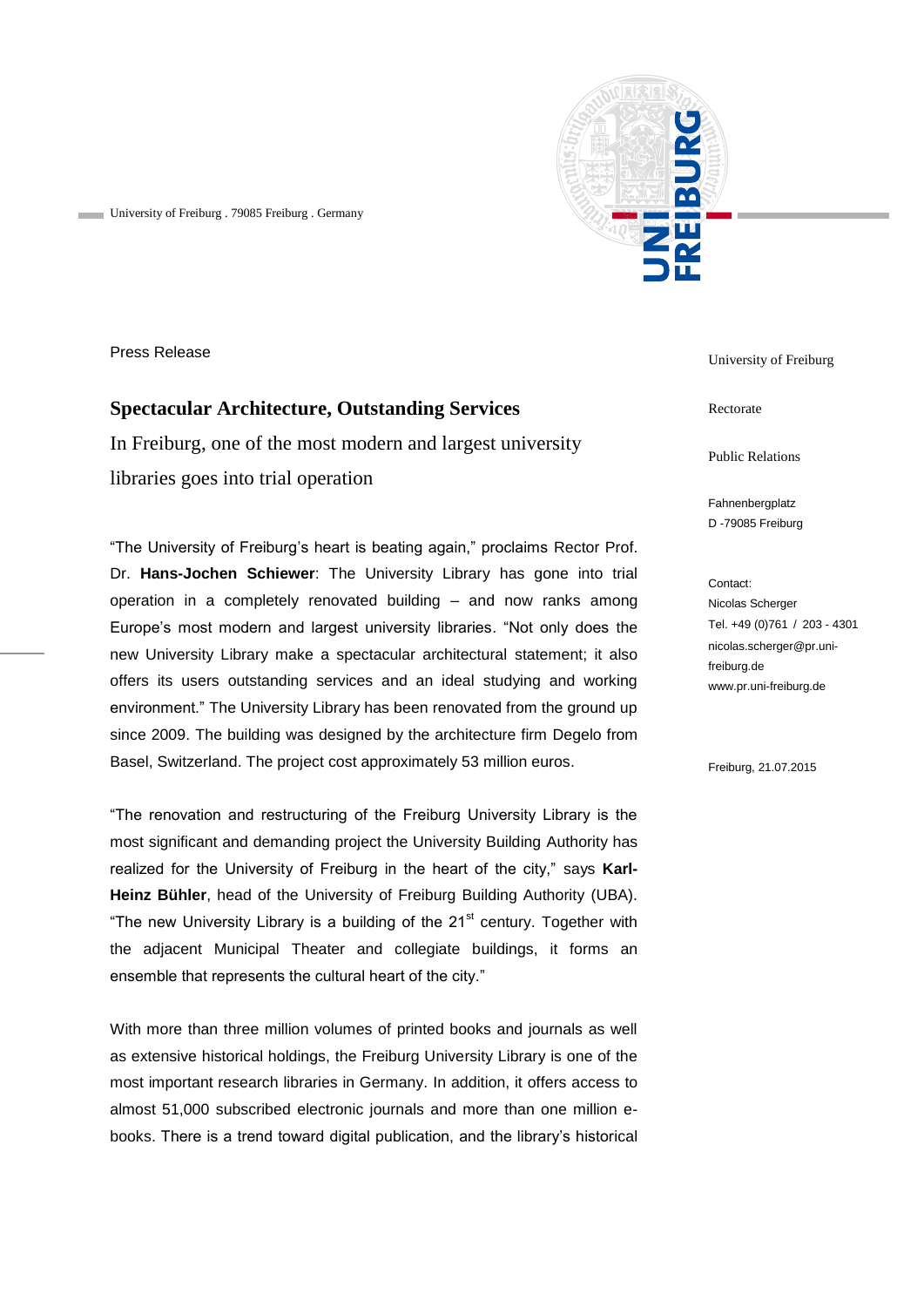**holdings** are also currently being made available online through retrodigitization. The library of the  $21<sup>st</sup>$  century is thus much more than a repository for books, says Director of the University Library Dr. **Antje Kellersohn**: "We want to be the university's comprehensive information and media provider and central learning and communication center" – 24 hours a day, seven days a week.

The new University Library lives up to this claim. It offers 1700 modern workspaces, and patrons can check out and return media without the help of a librarian using a wireless data-transfer system (RFID). Conference rooms are separated from spaces for individual work: The south part of the first four floors, with views to the Vosges, the Black Forest, and the old town, accommodates reading rooms with 1200 individual workspaces and 230,000 volumes. The north part, which looks out on the Platz der Alten Synagoge, includes 500 spaces for group work, a room for exhibitions and events, seminar rooms, and a cafeteria. Another 700,000 volumes are freely accessible in the open stacks on the first underground floor, and where cars used to park there are now parking spaces for 400 bicycles. The closed stacks on the second and third underground floors provide space for an additional 3.5 million volumes. Another special feature is the University Library's new Media Center, which brings together the cross-media student editorial team uniCross, including uni.tv, the university radio station echoFM 88.4, and the online editorial staff in a single building for the first time ever. Occupying 800 meters of space on the third floor, the Media Center includes two radio studios and a television studio. The fifth floor, where most of the library's employees work, has an open office landscape that promotes exchange, while at the same time providing possibilities for concentrated work and private meetings.

All of this is designed to meet current needs, but things do not have to stay that way: "If needs change in the long term, we can adapt the space to meet them," says Kellersohn. There are hardly any inside walls in the entire University Library, and there is neither a great hall nor a representative foyer. This allows for flexibility and optimal use of the available space. The concept is also energy-efficient: The usable space is just as large as in the previous building, but the surface area is nearly one-third smaller. The solar-

The University of Freiburg achieves top positions in all university rankings. Its research, teaching, and continuing education have received prestigious awards in nationwide competitions. Over 24,000 students from 100 nations are enrolled in 188 degree programs. Around 5,000 teachers and administrative employees put in their effort every day – and experience that family friendliness, equal opportunity, and environmental protection are more than just empty phrases here.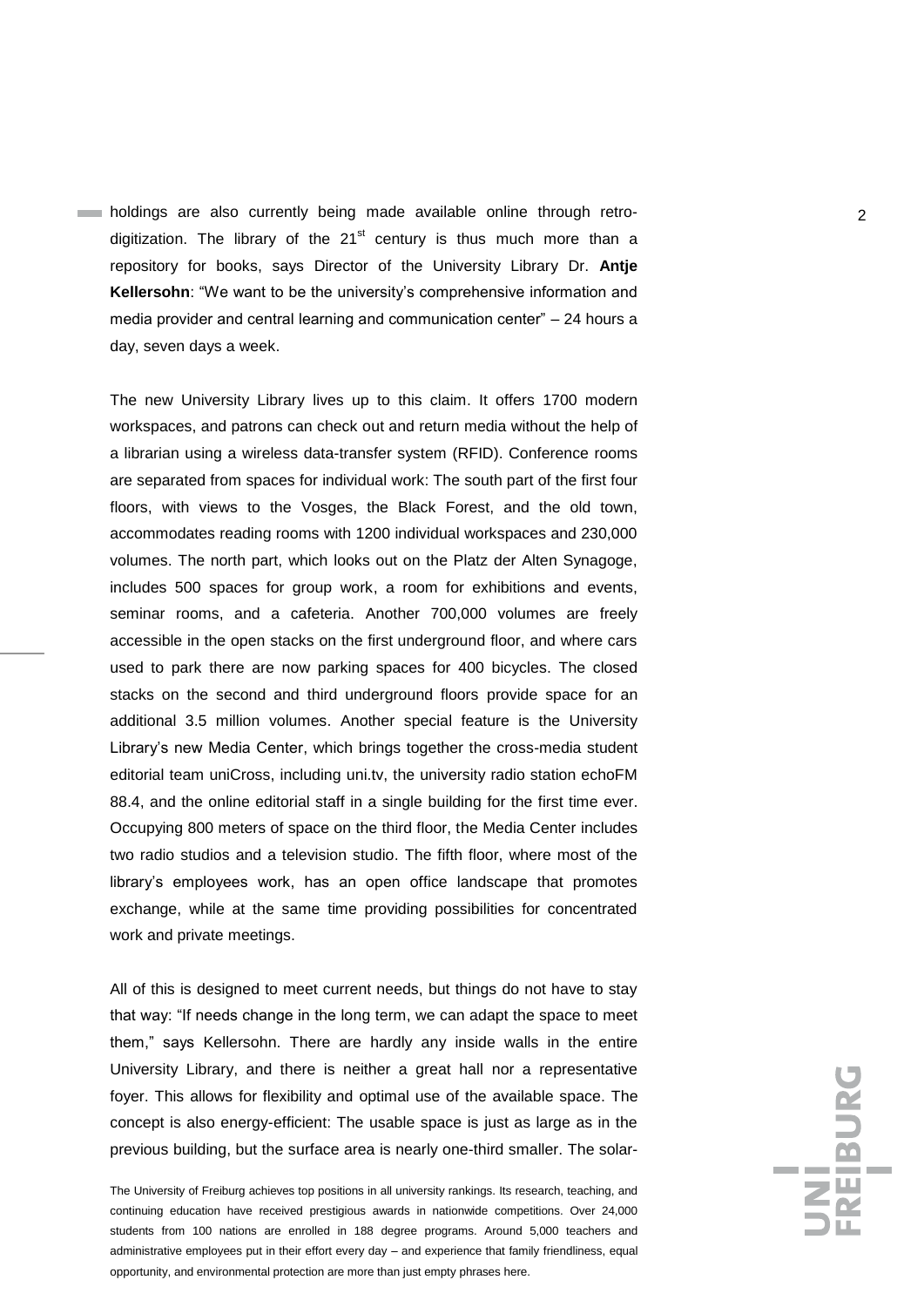control windows on the outer shell are triple-insulated, and the indoor 33 temperature is held constant by means of well water and heat recovery. It is thus predicted that the new University Library will require up to 65 percent less energy than the previous building. Electricity is provided by a 2,000 square meter urban photovoltaic system on the roof. The concept is likely to catch on: Librarians from across Europe have already shown interest in taking a tour of the new University Library.

The beginning of operations marks the end of a complex process that started with project development and continued through the planning and construction phases. Project development began as early as 2003 with surveys, preliminary assessments, and project studies. Since it became clear early on that it would be necessary to evacuate the building during construction, the library had to find external storage facilities. Only the three million volumes in the underground closed stacks could remain in the building. The conversion of the former municipal concert hall on Alter Messplatz to an interim library and the acquisition and the refurbishment of the former administrative building of the company Schluchseewerk AG to accommodate the library's administrative employees were independent projects. The library moved into these buildings in 2008.

Planning of the actual construction project began with the unanimous decision of the jury on 26 April 2006 and the awarding of the contract to the architects and engineers. Construction started in 2009 with preparations inside the building, consisting essentially in the disposal of harmful substances and the demolition of the underground parking garage. The demolition of the upper floors took place in the course of the year 2011, and the shell of the new building was constructed above the remaining underground closed stacks in 2012 und 2013. Work on the facade began in April 2013. The construction of the outdoor installations began in late 2013 as the result of intensive coordination efforts with the planned measures for redesigning the city center. The installation of the internal technical systems required a largely closed facade, which was achieved in the fall of 2013. Most of the interior work was completed by the end of 2014, and the furniture was added in the first months of 2015. After passing all required inspections, the building was handed over to the university on 30 June 2015.

The University of Freiburg achieves top positions in all university rankings. Its research, teaching, and continuing education have received prestigious awards in nationwide competitions. Over 24,000 students from 100 nations are enrolled in 188 degree programs. Around 5,000 teachers and administrative employees put in their effort every day – and experience that family friendliness, equal opportunity, and environmental protection are more than just empty phrases here.